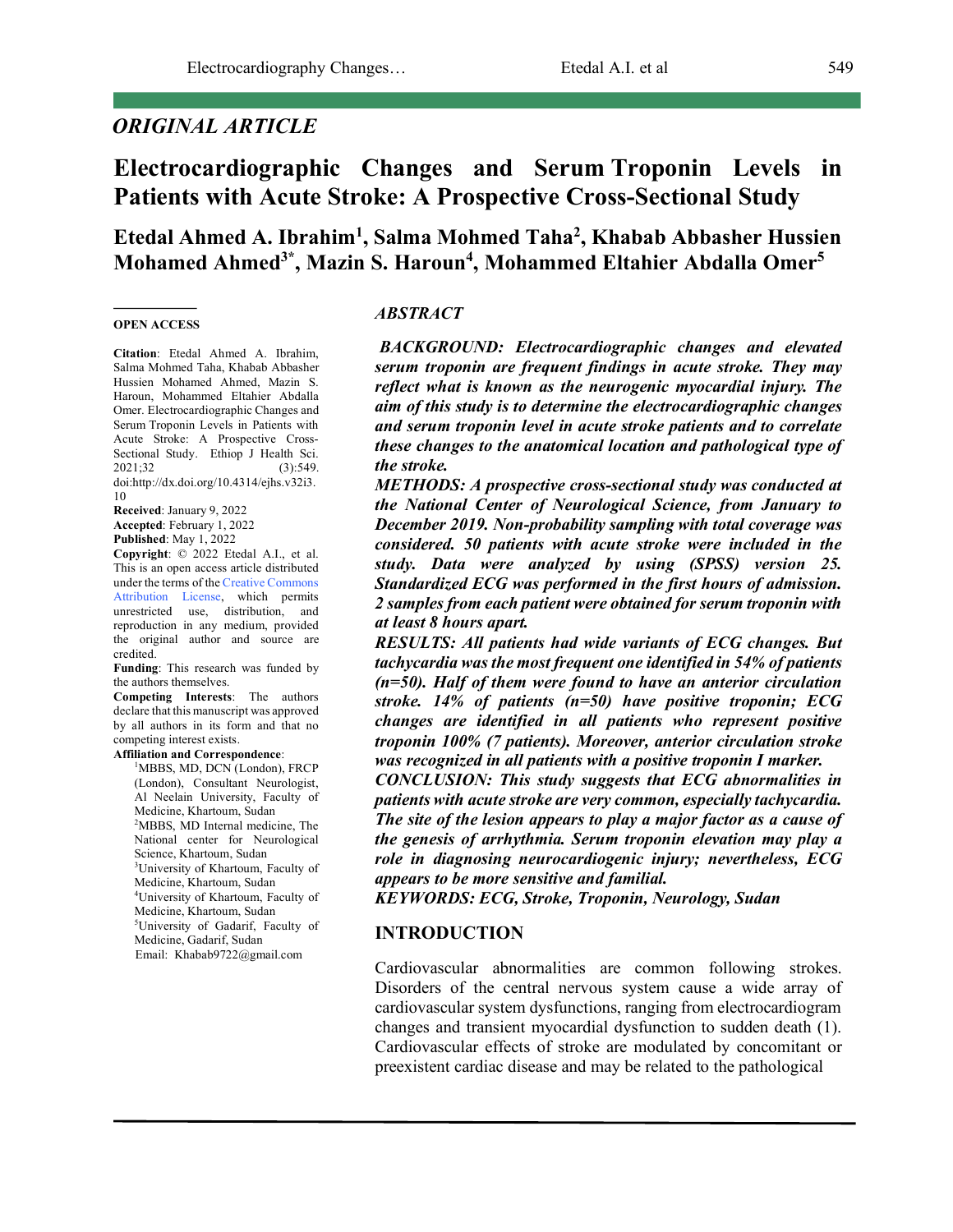type of cerebrovascular disease and its localization (2). It is essential to distinguish whether cardiovascular abnormalities are caused by stroke, unrelated to it, or in the course of cardiac arrhythmia, that leads to stroke. The distinction is often difficult because preexisting cardiac abnormalities are highly prevalent among stroke (3).

There is considerable clinical and experimental evidence that stimulation of certain areas in the brain such as the insular cortex can induce cardiac dysfunction in the form of myocytolysis, enzyme elevation and arrhythmias (4). Furthermore, increased sympathetic activity is thought to be contributory, inducing reversible cardiac myocardium damage through catecholamine & cortisol surge (5).

Early detection and management of cardiac complications post stroke may carry prognostic value, as cardiac abnormalities can greatly increase the morbidity and mortality of patients with intracranial pathologies (6). Stroke brings high morbidity and mortality rates; it is a major health problem worldwide. An estimated 17.5 million people died from cerebrovascular diseases (CVDs) in 2012 representing 31% of all global deaths. An estimated 6.7 million were due to stroke (7). In Europe it is the second mortality cause, accounting for 10% of all deaths in men and 15% in women (8). Several studies have demonstrated that cardiac dysfunction may occur after vascular brain injuries without any evidence of primary heart disease. Autopsy showed subendothelial hemorrhage and ischemic changes that are not related to coronary artery distribution. In addition, autonomic dysfunction is common after acute stroke. This is evidenced by impairment of physiological regulation of heart rate and blood pressure, namely decreased heart rate variability (HRV), and impaired baroreceptors (9). The variability in heart rate is indicative of the heart's ability to adjust to circulatory changes. Several studies have reported decreased HRV in patients with stroke, not only in the acute phase but also at 1 to 6 months after stroke.

Autonomic dysfunction causing increased surge of catecholamine and cortisol. Catecholamine excess over activates the B adrenergic receptors, over activation of these receptors leads to tonic opening of Ca channels causing impairment in sequestration of intracellular Ca, which is necessary for relaxation of cardiac muscles. Sequestration of intracellular Ca prolongs repolarization period and hence, prolonged contraction of cardiac muscle which leads to cell damage and death (9).

Elevated cardiac markers after stroke support the autonomic imbalance theory but do not necessarily indicate that myocardial injury has occurred. In a study CK, CK-MB, myoglobins, were found to be elevated, following right hemispheric stimulation, 3 days after stroke and returning to normal in the 4th day (11). Troponin T, which is more specific for myocardial injury, was in the reference range. In another study conducted in 730 patients with acute stroke, without known heart or renal disease and no clinical ECG or echocardiography changes suggestive of coronary artery diseases, found that 7% of patients had elevated troponin levels. A recent study mentioned the level of cardiac troponin in patients with stroke and the pattern of acute or chronic elevation with clinical conditions can help to classify the coronary causes and neurogenic heart syndrome morbidity and mortality after acute stroke at 30 days to 6 months. However, the clinical significance of elevated cardiac bio -markers after acute stroke is inconclusive till now (9).

Anatomically insular cortex is an interconnecting part of the cerebral cortex located within the lateral sulcus of the brain. Stimulation of the insular cortex results in cardiovascular effects with some lateralization. Stimulation of the right insular cortex more frequently produces a sympathetic effect. Stimulation of the left cortical insula produces-parasympathetic effects (13). Small case reports of isolated insular lesions have suggested that right insular hemorrhagic or ischemic strokes resulted in bradycardia and sometimes asystole. This can be explained by the decreased sympathetic tone from the right insular lesion and relative parasympathetic overactivity. On the contrary, isolated left insular lesions result in decreased HRV possibly due to loss of parasympathetic tone and increased basal effects of sympathetic cardiac activity. However, assuming that there is complete lateralization of autonomic control from the insular cortex is inappropriate as the literature reports conflicting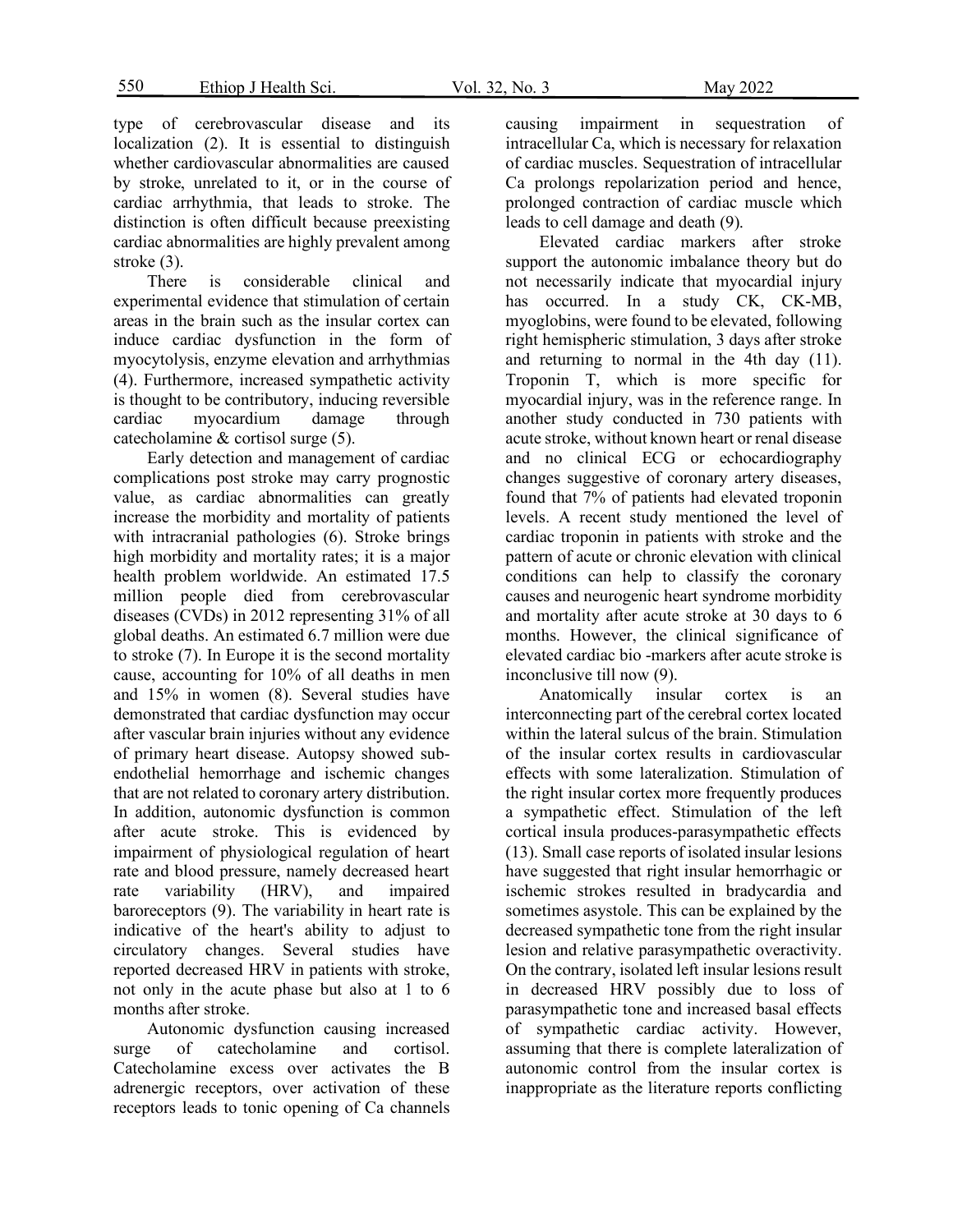results on this topic, some suggest lateralization where others merge against this theory  $(10,12)$ .

Our aim was to determine electrocardiographic changes and serum troponin level in patients with acute stroke and to correlate these changes to the anatomical location and pathological type of the stroke.

#### **METHODS**

This was a prospective cross-sectional study. It was conducted at the national center for neurological science, Khartoum Sudan during the period from February 2019 to December 2019. All cases presented with acute stroke during the study period were included. National center for Neurological Science is considered to be one of the main reference teaching hospitals in Sudan. In this center there is a main laboratory, X-ray department, pharmacy, physiotherapy department and ICU. The center has two general wards (medical and surgical) with a capacity of 110 beds, 24 of them in the medical ward. The medical ward receives about 670 patients per year. There are four outpatient clinics which receive about 3000 patients per year referred from all over Sudan. A non- probability sampling technique was used, with total coverage during the mentioned study period. A total of 50 patients were enrolled in the study.

#### **Inclusion criteria**

Sudanese patients above 16 years old presenting with acute stroke within the first 72 hours. Brain imaging, electrocardiography and serum troponin level were mandatorily investigated in all included patients.

## **Exclusion criteria**

Patients below 16 years old.

Hemiplegia due to other neurological problems. Psychological hemiplegia.

Patients with chronic kidney disease, chronic obstructive pulmonary diseases, or congestive cardiac failure.

The patients of acute stroke were identified, and the well-structured questionnaire was filled by a consultant physician during the first 72 hours: A well-constructed pretested questionnaire which includes demographic data, past medical history, examination findings, imaging study, electrocardiographic records and troponin status. Data were analyzed by using a computer program statistical package of social science (SPSS) version 25. Ethical considerations, including verbal consent were obtained from patients/copatients after explanation of the study, its nature, the confidentiality of the data and their right to quit the study at any time during the study. Ethical approval was obtained from the Sudan specialization board ethical committee and the National Center for neurological science's ethical committee.

## **RESULTS**

A total of 50 patients with acute stroke within 72 hours of symptom onset were included in the study. ECG was performed on all patients during the first hours of admission; brain imaging and serum troponin I level were studied. The mean age was 70.3+/-6.4 SD. About 26 (52%) of patients were males, and 24 (48%) were females (n=50). Regarding the risk factors, hypertension was found in 86% of the patients (n=50). About 11 patients (22%) are known diabetics. Hyperlipidemia was identified in 10%. Moreover, 10% mentioned the previous history of transient Ischemic attack (TIA). Overall 13 patients (26%) admitted to being smokers, whereas 3 patients (6%) consumed alcohol (n=50). The patients who have had chronic atrial fibrillation constitute 6% (3 patients). Almost two patients (4%) are known to have ischemic heart disease, two patients (4%) are diagnosed with valvular lesions and 6 patients (12%) have no obvious risk factors.

Using the Rosier scale the suspected stroke patients were 48/50. 2 patients with scores less than 0 were confirmed to have a stroke by imaging.

Score 2 Rosier stroke scale was the most frequent, documented in 22 patients (44%). 15 patients scored 3 (30%). Confirmatory imaging was done for 41 patients (82%). CT-brain scan and MRIbrain were done for 9 patients (18%) respectively. Overall 50% (25) of the strokes were ischemic in nature. While 50% of patients (25), were hemorrhagic in nature. Subarachnoid hemorrhage was found in 2 patients.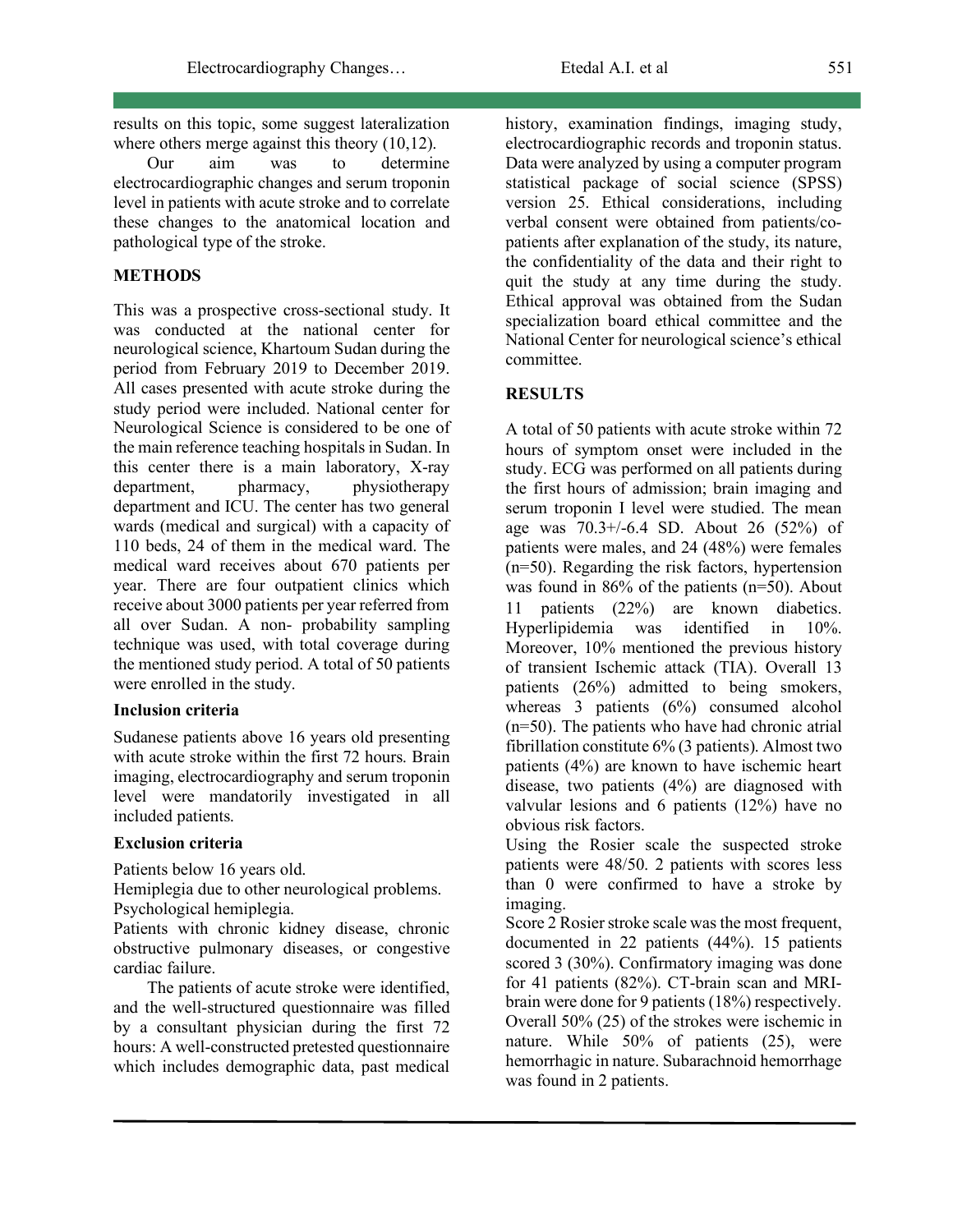552 Ethiop J Health Sci. Vol. 32, No. 3 May 2022

Distribution of areas affected was as follows: The temporoparietal region was found to be the most affected area, 10 of these patients (20%) suffered from hemorrhagic stroke, while 9 patients (18%) suffered from ischemic stroke. Basal ganglia were the second most affected area in which 4 patients (8%) suffered from hemorrhagic stroke and 4 patients (8%) suffered from ischemic stroke. Third most affected area was the occipitoparietal area, 4 patients (8%) suffered from hemorrhagic stroke, and 3 patients (6%) suffered from ischemic stroke.

Other sites of strokes such as hypothalamic, parietal, occipital and temporal strokes were evident, in percentages ranging from 4% to 2%. 37 patients from this study (74%) suffered from a stroke involving the anterior circulation. Posterior circulation strokes were identified in 9 patients, which represented 18% of the sample size. Subarachnoid hemorrhage was found in 2 patients (4%), in addition, 2 patients had bilateral/multiple strokes (4%).

**Electrocardiographic Changes**: All ECG traces in this study showed variant abnormalities. The highest frequencies were observed for tachycardia found in 27 patients (54%), (13 of which had temporoparietal lesions). The second most common ECG finding was left ventricular hypertrophy seen in 24 patients (48%).

Bradycardia was evident in 20%, identified in 10 patients. Sharing the same percentage was patients with ST-segment depression. Other Ischemic changes observed are T wave depression in 5 patients (10%). Significant STsegment elevation was identified once. Arrhythmias, including supraventricular, were recorded, atrial fibrillation in 6 patients (12%), atrial flutter in 1 patient (2%), others such as small vessel disease and premature atrial contractions were recorded as well. Ventricular fibrillation was identified in one patient. Other abnormal presentations were RBBB, LBBB, abnormal Q Wave and prolonged QT wave.

**Troponin status**: Troponin I was positive in 7 patients (14%), whereas 43 patients (86%) were negative twice. In the positive troponin patients, anterior circulation stroke was identified (5 patients with temporoparietal stroke, 2 patients with basal ganglia stroke).

ECG changes are identified in all positive troponin patients. Supra ventricular arrhythmias were the most frequent. Ventricular fibrillation was recorded once.

#### **DISCUSSION**

We found that ECG abnormalities in patients with acute stroke are very common, especially tachycardia. The site of lesions appears to play a major factor as a cause of genesis of arrhythmia. Concomitant cardiac diseases may present. Serum troponin elevation may play a role in diagnosing neuro-cardiogenic injury but, ECG appears to be more sensitive and familial.

Sadber et. al mentioned that autonomic control was decreased in patients with stroke and a more pronounced decrease was found in the middle cerebral artery insular cortex (14). All traces in this study showed ECG abnormalities, the most frequent changes were tachycardia which was present in 27 patients (54%). Left ventricular hypertrophy features were found in 24/34 of the hypertensive patients. Bradycardia and ST depression share the same percentages of 20%. T wave inversion was observed at 10%. In contrast to (Ghola Merza B et.al) who mentioned ST depression and T inversion as the most frequent changes, the same goes for another study done by (Asadi P. et al) (18,19).

Our observation was similar to what was achieved by (Sullvin Lavy et al.) who found that both disturbances in rhythm, conduction and ischemic-T alteration were detected but frequency of the former exceeded that of later (15). Supra ventricular arrhythmias were caught; AF was the most frequent 12%, although half of them are known cases of chronic AT. This is followed by atrial flutter, SVT, PCA, also those findings are similar to findings of the Iranian study. In this study, fatal arrhythmia VF was seen once. Other ECG changes observed in small proportions are RBBB, LBBB, abnormal Q waves, and prolonged QT interval. Regarding rate changes and location; tachycardia was more frequently identified in the temporoparietal lesions. 14% affect the right temporoparietal lobe .12% affect the left. Bradycardia was a closed finding to occipital and occipito-parietal lesions, and was documented in subarachnoid hemorrhage. The relation of rhythm changes to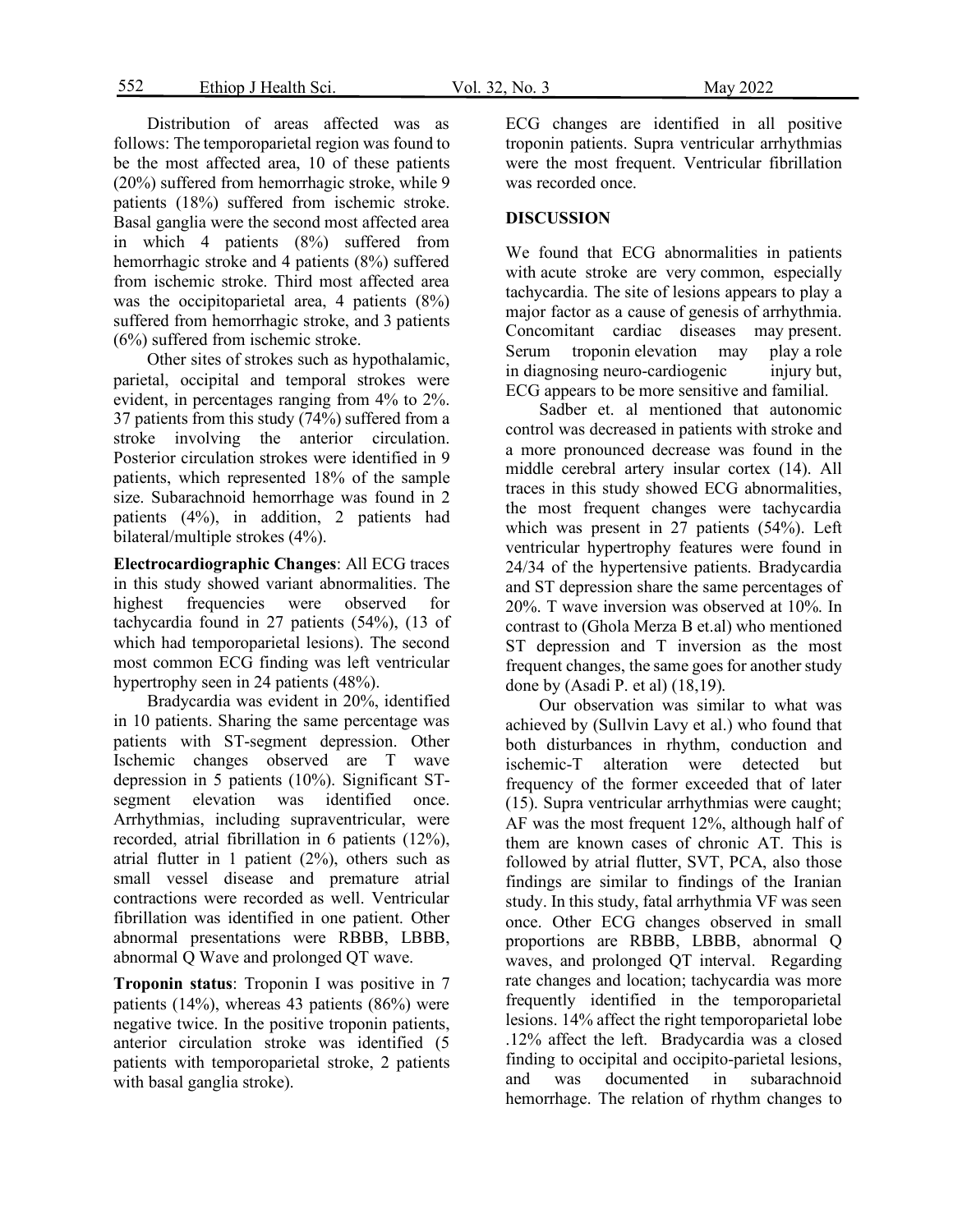stroke location has no statistical significance (p= 0.9). A rare finding was the presence of bradycardia in left temporoparietal stroke; this may explain the dominant parasympathetic tone of the left insula. But lateralization showed no statistical significance in this study.

Troponin I is a sensitive marker of cardiac alteration, elevated in myocardial infarction, myocarditis, pericarditis, atrial fibrillation and heart failure. Elevated troponin I has also been found in patients with chronic renal failure, sepsis, critical illness, pulmonary embolism and COPD (16).

Elevated levels of troponin have been reported in 10-34% of patients with acute stroke (Kerr et al) (17). In this study 14 % have positive readings matching what have been reported. Trying to localize stroke in those with positive troponin (7 patients), it was clear that all of them had an anterior circulation stroke. (5/7) suffered a temporoparietal stroke. The other two patients presented with basal ganglia stroke. All of them showed ECG changes. Increased heart rate and supraventricular arrhythmias were recognized. Fatal ventricular fibrillation was identified in one patient. The Turkish study state that 5 patients with RMCA- insular lesions died suddenly compared with two patients of LMCA –insular lesions during hospitalization which suggests that cardiac autonomic tone may be regulated by insula, and that these patients are more prone to cardiac complications such as arrhythmias. In this study it is found that ST segment /T wave inversion is seen more with the right temporoparietal lesions than the left lesions.

To our knowledge this is the first study to be done in Sudan concerning this topic. We emphasized on being strict with the inclusion and exclusion criteria of selecting proper candidates to enter the study to ensure the highest possible accuracy.

First of all, the sample size was not as anticipated because in patients with stroke, the condition of patients is usually critical, therefore it wasn't easy to collect more samples. Also, the number of the doctors was not sufficient to collect more samples, as many of the doctors were occupied with the events relating to the Sudanese revolution at that time. In addition, it was not feasible to perform many investigations, nor investigate all the patients included in the sample due to the lack of proper facilities and available infrastructure. Also, we couldn't be able to add a control group of healthy individuals due to the shortage of resources and absence of funding.

The mechanism explaining morphological electrocardiogram (ECG) changes and increase in troponin in acute stroke is not clear. The observation of this study suggests ECG abnormalities in patients with acute stroke are very common. Concomitant cardiac diseases may present. The site of the lesion appears as a factor of the genesis of arrhythmia. Serum troponin elevation may play a role in the diagnosis of neurogenic injury, plus ECG which appears to be non-costive.

ECG changes are justified for intensive monitoring. Locating the stroke may reflect future cardiac dysfunction. Identifying preexisting cardiac disease is important. Advanced facilities such as echocardiography are needed at the level of causality/Emergency room. Improving stroke care capabilities may improve stroke outcomes.

## **ETHICAL CONSIDERATIONS**

Ethical approval was obtained from the Sudan specialization board ethical committee and the National Center for neurological science's ethical committee.

#### **REFERENCES**

- 1. Akinyemi RO, Owolabi MO, Ihara M, Damasceno A, Ogunniyi A, Dotchin C, Paddick SM, Ogeng'o J, Walker R, Kalaria RN. Stroke, cerebrovascular diseases and vascular cognitive impairment in Africa. *Brain Res Bull*. 2019 Feb;145:97-108. doi: 10.1016/j.brainresbull.2018.05.018.
- 2. Togha M, Sharifpour A, Ashraf H, Moghadam M, Sahraian MA. Electrocardiographic abnormalities in acute cerebrovascular events in patients with/without cardiovascular disease. *Ann Indian Acad Neurol.* 2013 Jan;16(1):66-71. doi: 10.4103/0972-2327.107710.